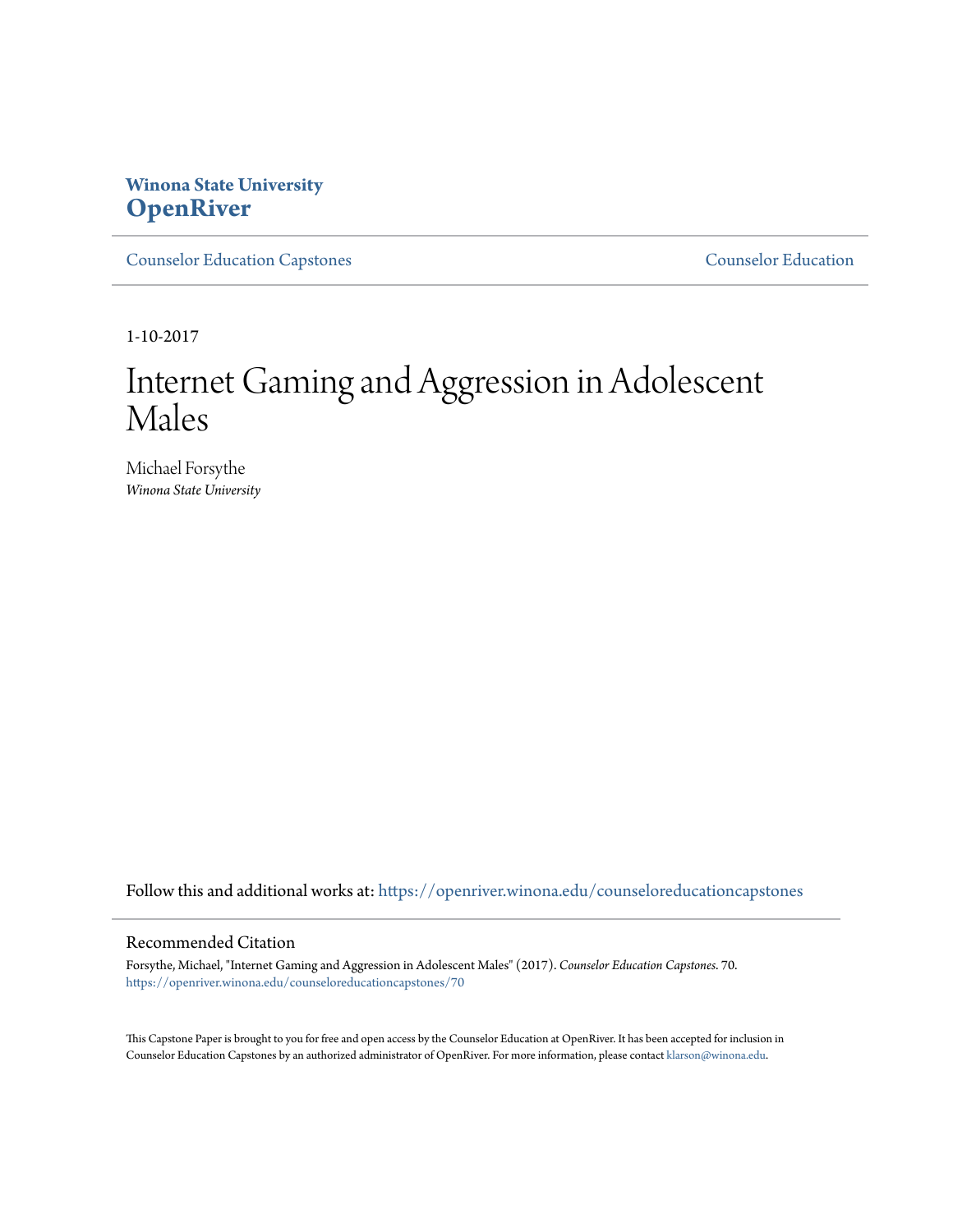The Effects of Violent Internet Gaming Content on Aggression in Adolescent Males

A Capstone Project submitted in partial fulfillment of the requirements for the Master of Science

Degree in Community Counseling at Winona State University

Michael Forsythe

College of Education

Counselor Education Department

Spring, 2017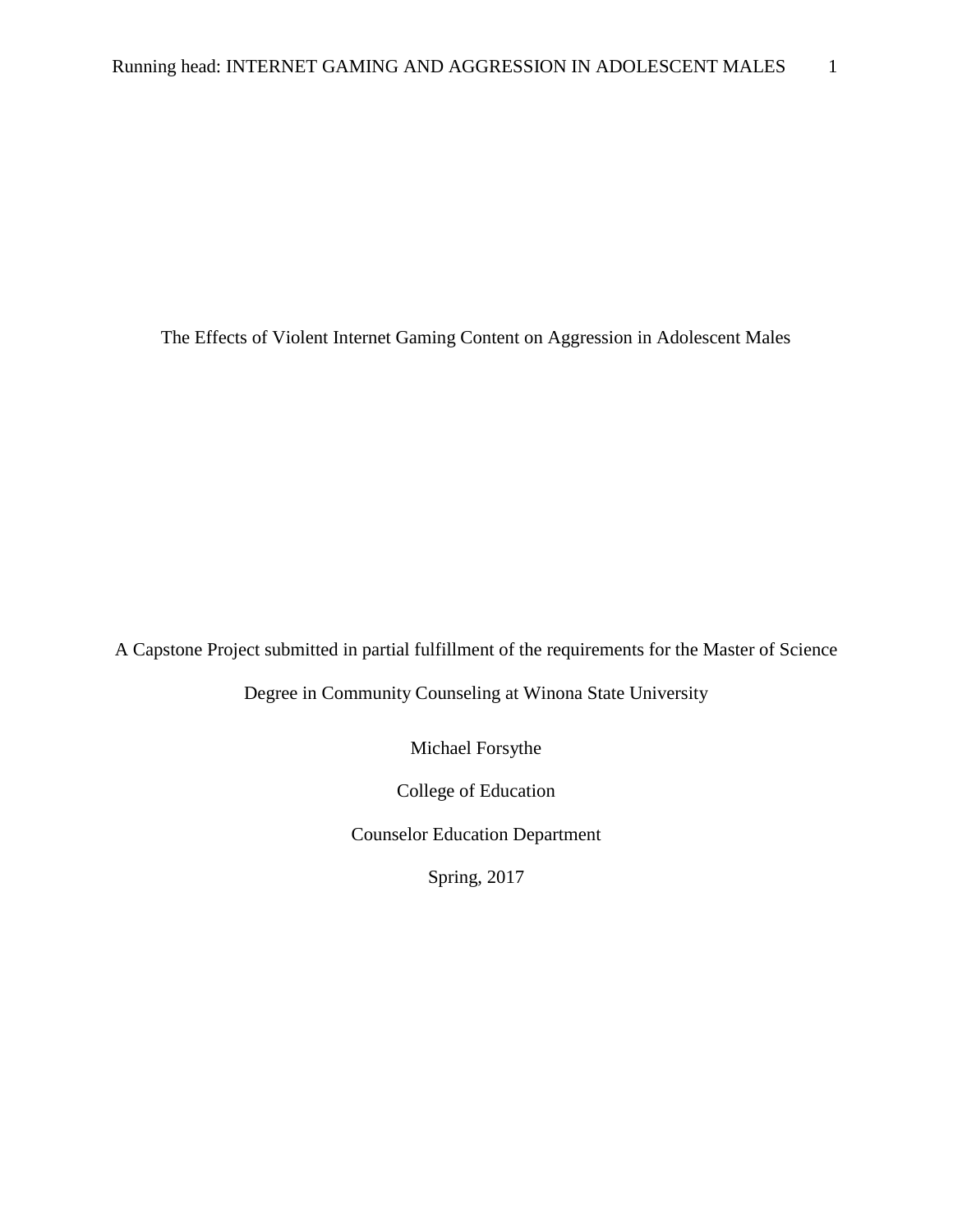# CERTIFICATE OF APPROVAL

## INTERNET GAMING AND AGGRESSION IN ADOLESCENT MALES

\_\_\_\_\_\_\_\_\_\_\_\_\_\_\_\_\_\_\_\_\_\_\_\_\_\_

This is to certify that the Capstone Project of

Michael Forsythe

Has been approved by the faculty advisor and the CE 695 – Capstone Project

Course Instructor in partial fulfillment of the requirements for the

Master of Science Degree in Community Counseling

Capstone Project Supervisor: Eric Baltrinic, Ph.D.

Approval Date: 1/10/17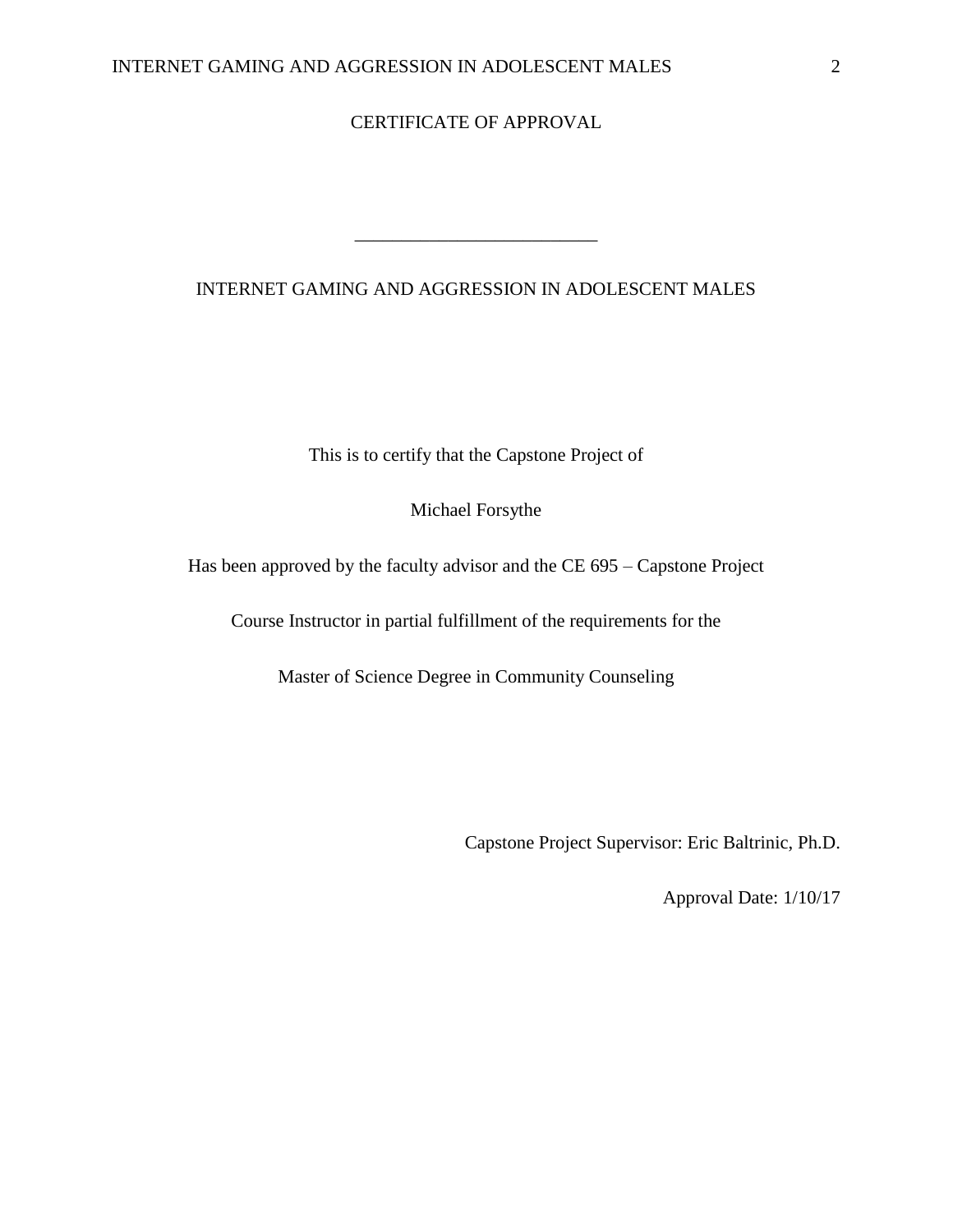#### Abstract

Internet Gaming (IG) has become a subject of interest to the counseling profession, to the extent that addiction to IG is included as an item worthy of further consideration in the DSM-5. IG has been the subject of considerable research, resulting in two opposing views of the negative effects versus the positive effects of playing games online. One viewpoint is that involvement in IG featuring violent content increases hostility levels in the gamers. Other researchers hold that IG can be a valuable educational tool, and that gamers benefit by socializing with other gamers. This review of literature will summarize the findings of researchers who have examined the effects of violent IG on levels of aggression in adolescent male gamers, and report on current and proposed assessments and treatment interventions.

*Key words:* internet gaming, adolescents, aggression, IGD assessment, IGD treatment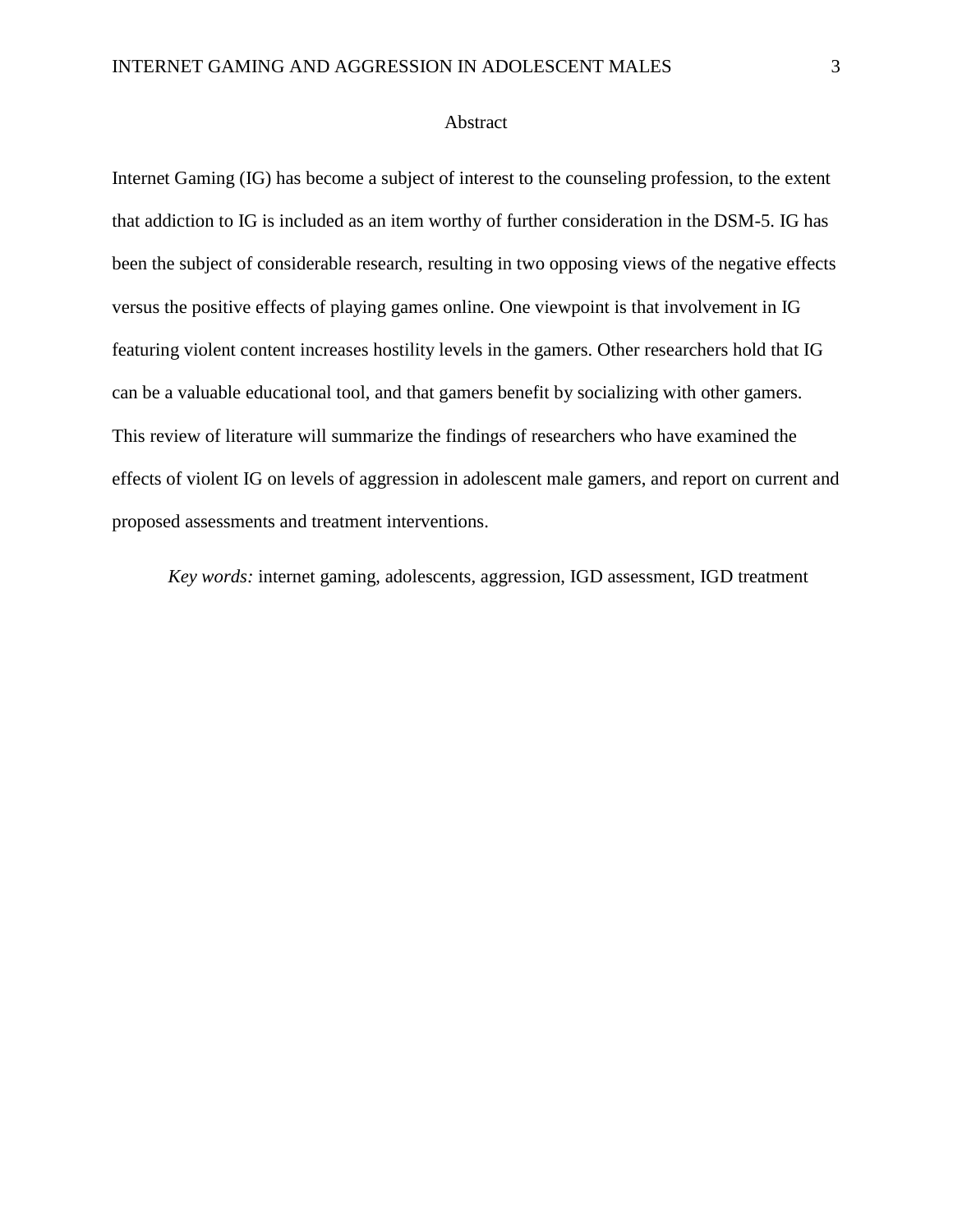The Effects of Violent Internet Gaming Content on Aggression in Adolescent Males

# **Table of Contents**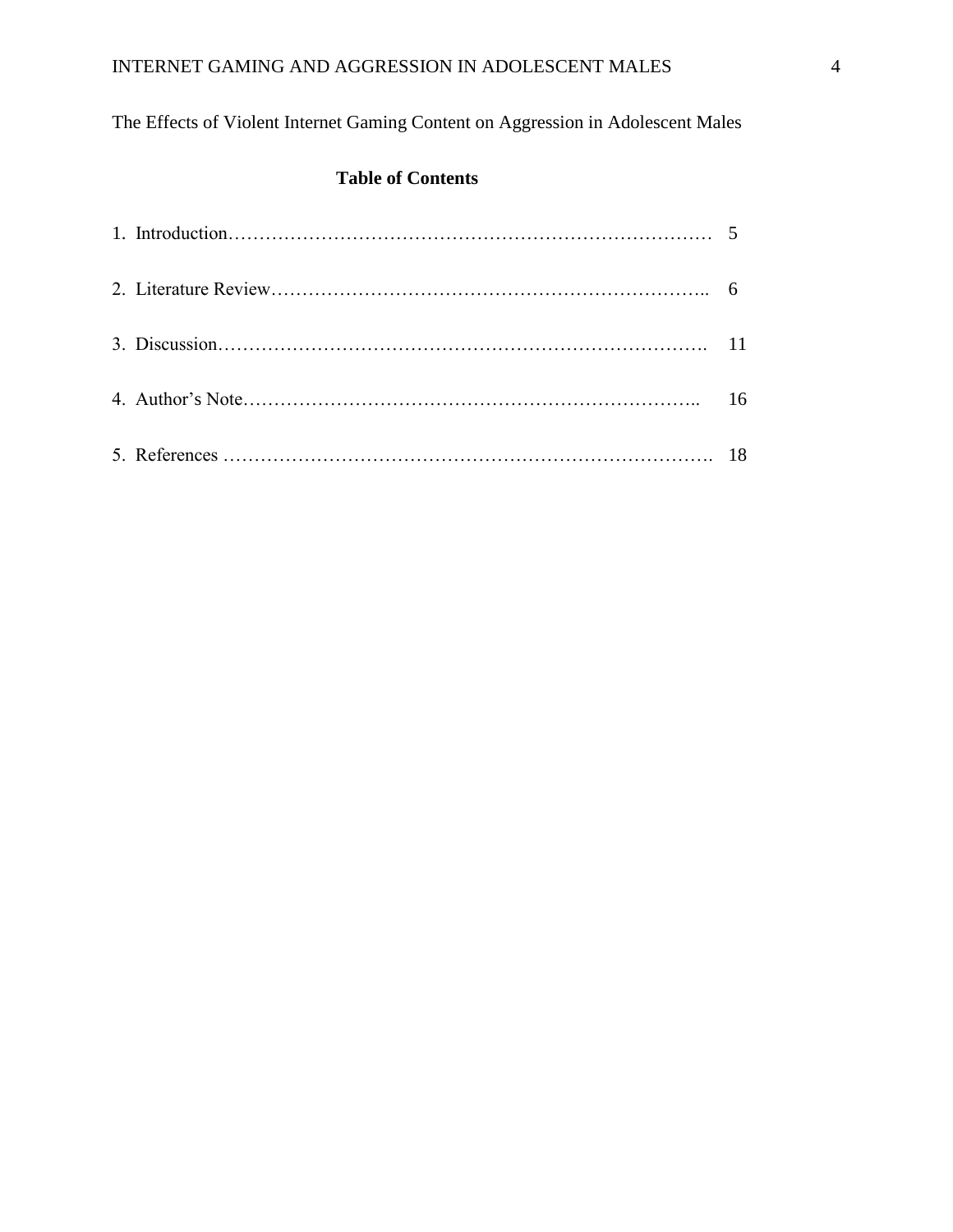For purposes of this review, it is important to draw a distinction between internet addiction disorder (IAD) and internet gaming (IG). While IAD is not a disorder recognized by the American Psychiatric Association, many scholarly journals include articles on the subject. Tao, et al (2010) proposed a set of criteria for IAD that closely resemble the criteria for substance use disorder (SUD) in the Diagnostic and Statistical Manual of Mental Disorders (DSM-5). Though they identified three subsets of IAD, internet gaming, sexual preoccupation, and messaging/emailing, they did not address the issue of increased aggression in internet gamers.

As opposed to IAD, which deals with activity on the internet in general, internet gaming disorder (IGD) refers to playing on-line games involving fantasy and role-play (Anderson & Bushman, 2001). The DSM-5 includes IGD as a condition for further study, also with proposed criteria very similar to those used to diagnose SUD (APA, 2013). However, the proposed criteria do not include increased aggressive feelings or behaviors. There is some evidence to suggest that gamers with IGD will also have co-occurring disorders such as substance use disorder, depressive disorders, and panic disorders. They may exhibit some of the symptoms of those disorders as well, without meeting the full criteria for diagnosis (Yau & Potenza, 2014).

The potential for IA and IGD is not limited to the United States. Ružic-Baf, Strnak, and Debeljuh (2016) reported the existence of clinics to treat video game addiction in China, the Netherlands and Korea. The authors are located in Croatia, where they conducted a study of 123 seventh and eighth grade students to learn their online gaming habits and the impact of gaming on their lives. Other researchers cited in this paper are from Turkey, Japan, Belgium, Sweden, Italy and Australia, to name a few diverse locations.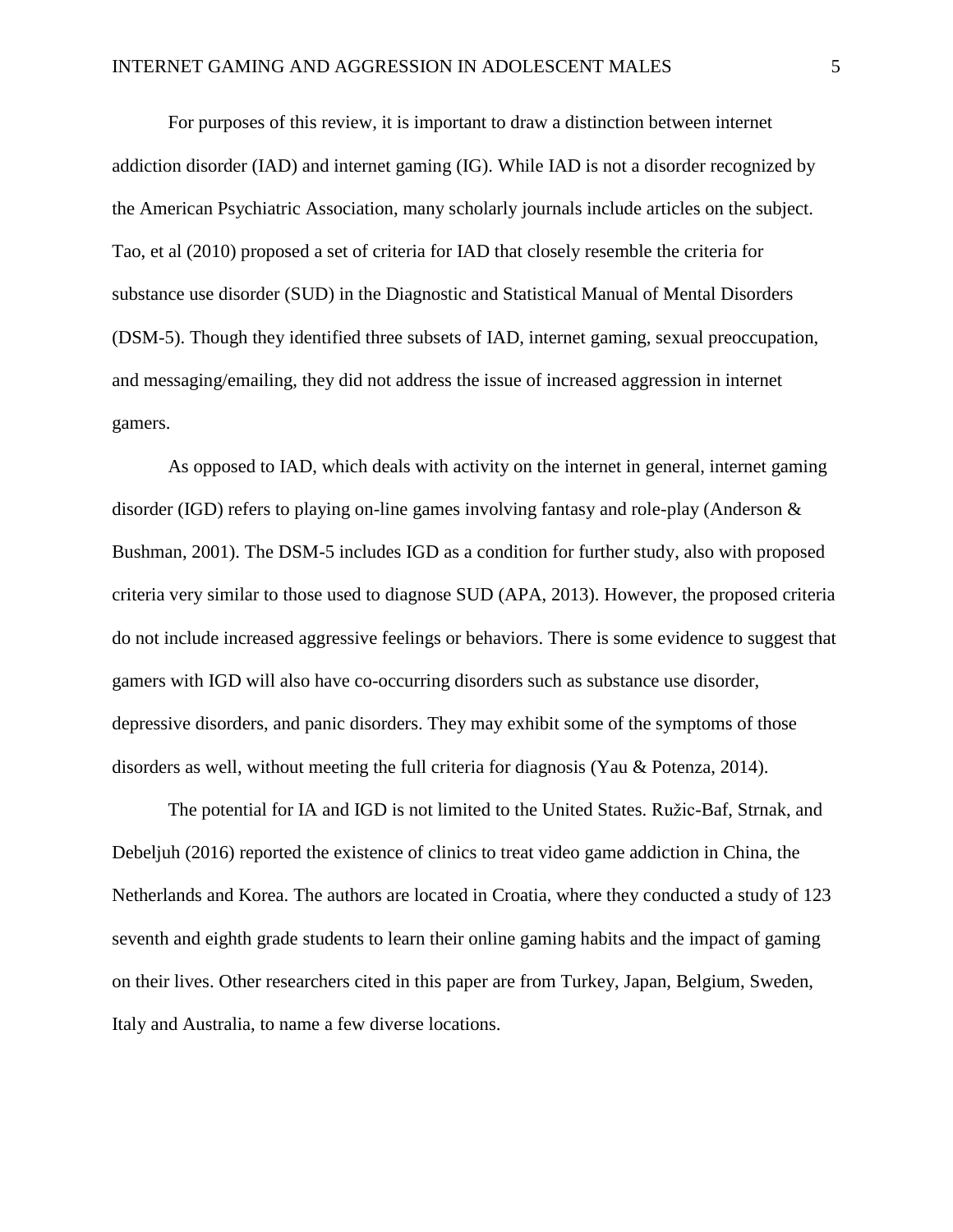As of 2015, there were 155 million people in the United States who play video games. Of these, 56% were male and 26% percent were under the age of eighteen. 29% of frequent gamers played online (Entertainment Software Association, 2015). One year later, those numbers had changed to 59% of players being male, 27% being under the age of eighteen (Entertainment Software Association, 2017). Therefore, a significant number of adolescent males play video games online and the number is growing. Socio-economic status is not a significant barrier to those who wish to play online. Multi-player on-line games may be played on a variety of hardware ranging from relatively inexpensive hand-held devices to elaborate desktop computers, (Carnagey, Anderson, & Bushman, 2006). Beyond that, online gaming on any device requires only adequate internet access. Since all five of the most-played online video games have an age appropriateness rating that shows they contain some violence or graphic violence (Entertainment Software Ratings Board, 2015), indications are that a significant number of adolescent male gamers play games that include violence. As Holtz and Appel (2011) point out, "adolescence has been described as a time of high arousability and of increased vulnerability to problems in the regulation of affect and behavior" (p.49). It is therefore appropriate to examine the gaming habits of the adolescent male cohort and the effects of violent gaming on it.

#### **Literature Review**

#### **Benefits of gaming**

It should be noted that some researchers report positive effects of video gaming, notably when games are used for educational purposes. King (2015) points out that students can develop valuable workplace skills by playing Massively Multiplayer Online Games (MMOG's). However, she does not view the game itself as a teacher, but rather sees the human teacher as a co-player in the game. While acknowledging the possible effects on aggressive behavior caused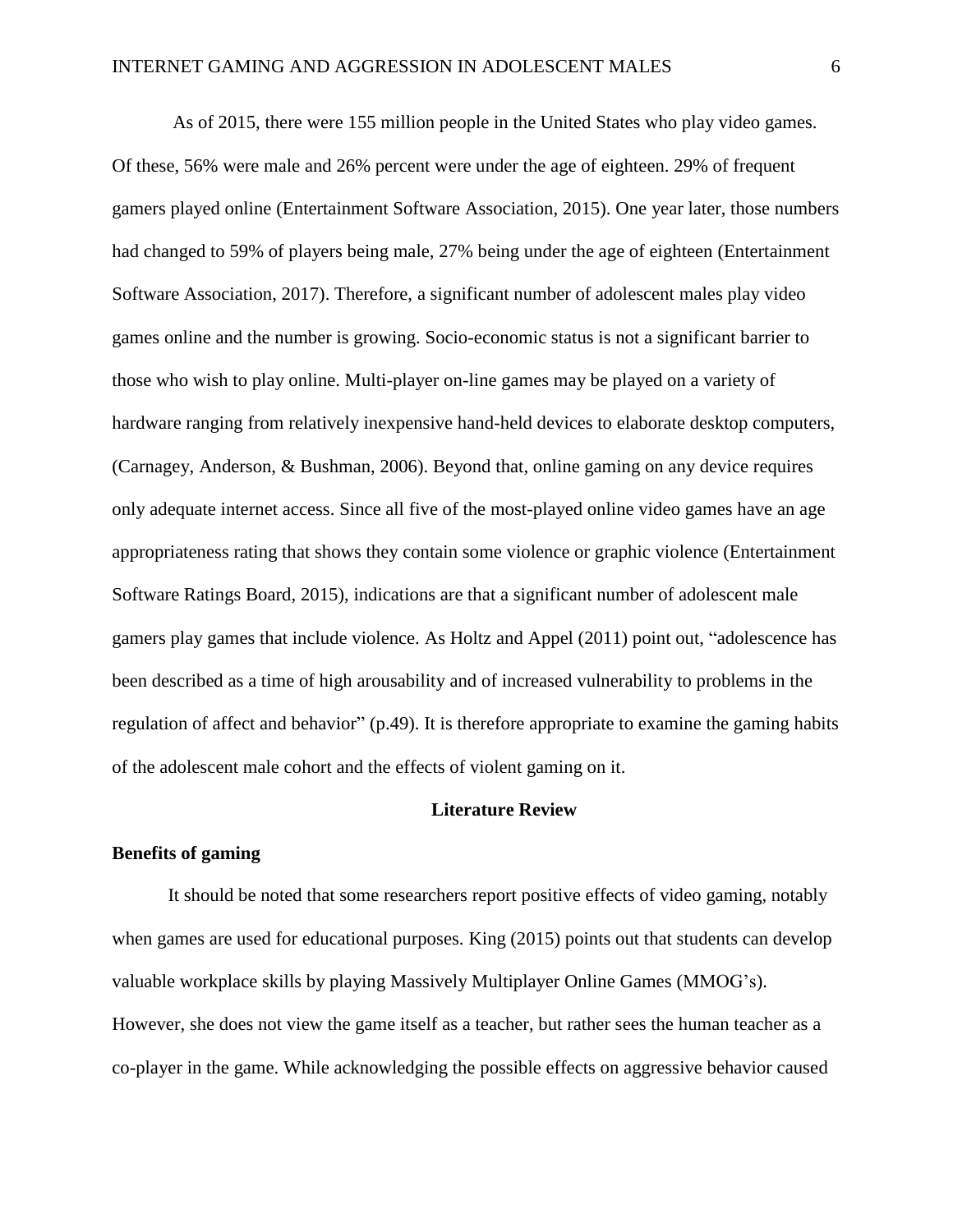by playing MMOGs, Willoughby (2008) also states that IG can be a positive factor in the development of cognition, social skills, and visual intelligence. Similarly, Mengel (2014) agrees that there is a link between violent IG and aggression, but also points out a link between increased prosocial behavior and playing games that are designed to reward cooperation between players. Uz & Cagiltay (2015) report the results of a study involving gamers who play MMOGs. The researchers studied 114 university students (mostly male) and found that many played video games in part to avoid social interaction in real life. From another point of view, Peters and Malesky Jr.(2008) studied 196 players of the MMOG World of Warcraft. The game is notble because players are required to spend 20 hours a week playing it in order to reach the highest level. The researchers found that gamers sought social interaction and friendship in the cyberworld because they lack social skill in face-to-face situations. Thus, though there are social interaction and friendships invlolved in playing MMOG's, it is questionable whether they transfer outside of the gaming environment.

Eichenbaum, Bavelier, and Green (2014) cite research showing that playing video games causes the brain to release dopamine in levels similar to those released when an individual takes receational drugs, thus reinforcing the similarities between IAD, IGD, and substance use disorder. However, the authors also believe that the release of reward chemicals like dopamine signals other parts of the brain that an event has occurred and conditions the brain to reorganize so that it will recognize and reward future events (game playing). A positive effect is that reward chemicals are also essential to learning. In rewarding game playing, the brain is also preparing itself to process and store new information.

Hess and Gunter (2013) found that students who participated in serious game-based classes exhibited improved motivation and better performance. Students also learned problem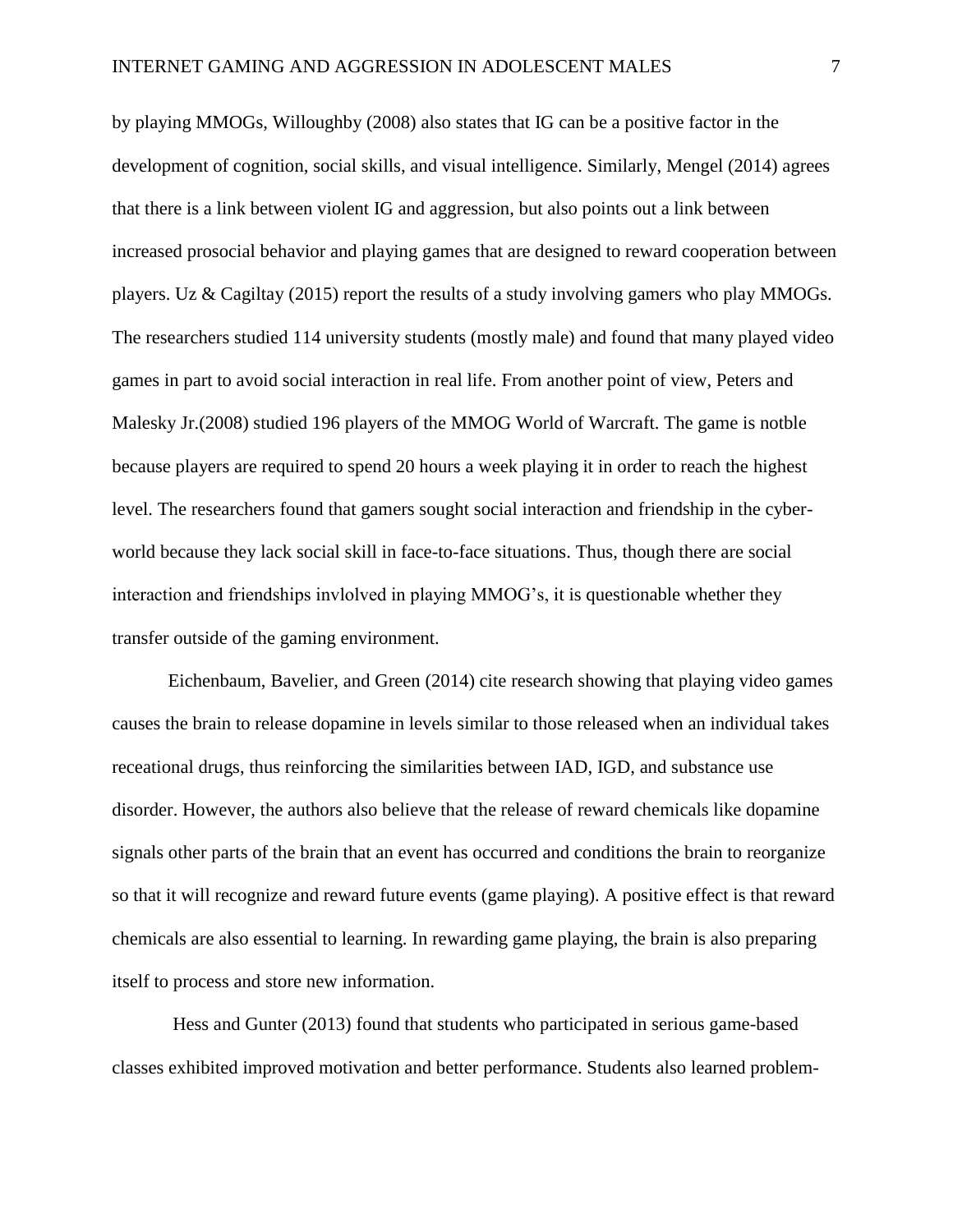solving and social skills. The authors compared two groups of students who were studying American History online. One group studied material included in a serious video game, the other took a traditional online course. The students who played the video game took longer to complete the course material, but reported higher satisfaction with the experience than students in the non-game group. The gaming group also had an A average grade compared to a B average for the non-gamers.

Schrader and McCreery (2008) propose that video games be viewed not just as delivery systems for information, but as unique environments in which players not only develop technological expertise, but also improve social skills such as collaboration and accomplishing goals. After studying gamers involved in the MMOG World of Warcraft, they found that younger players reached the expert level more quickly than older players. It is possible younger gamers master games quickly because they have a higher level of technological competence. If so, technological competence developed in MMOG's designed for entertainment might be an asset for students learning in a virtual environment.

#### **Gaming and aggression**

The rise of violence in video gaming has been traced back as far as the 1980's (Fischer, Kastenmüller, & Greitemeyer, 2009). The question of whether there is a connection between violent online gaming and increased aggression in players has been raised by many researchers. Anderson and Bushman (2001, p.354) provide the following definitions:

Aggression is behavior intended to harm another individual who is motivated to avoid that harm. It is not an affect, emotion, or aggressive thought, plan, or wish. This definition excludes accidental acts that lead to harm, such as losing control of an auto and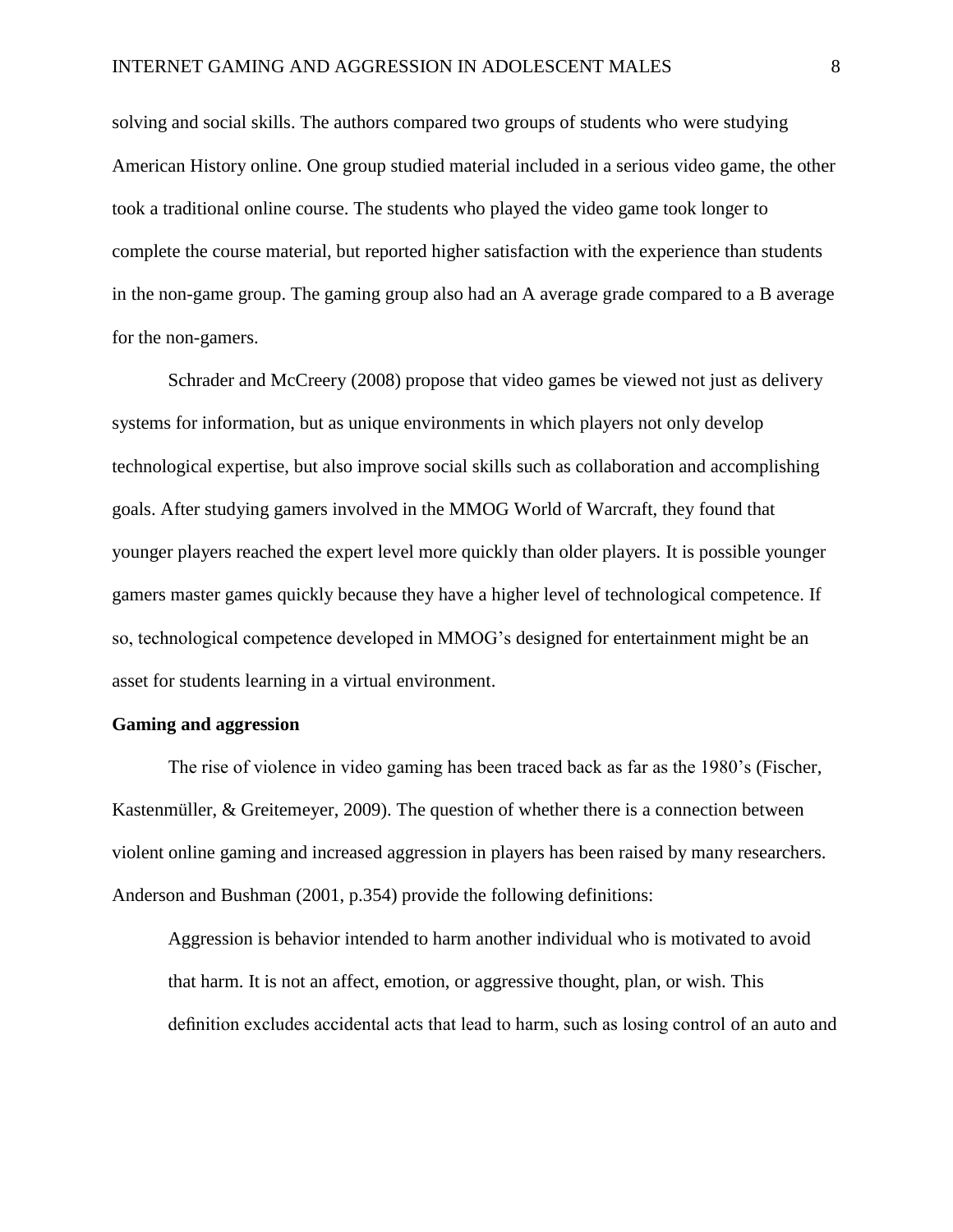accidentally killing a pedestrian, but includes behaviors intended to harm even if the attempt fails, such as when a bullet fired from a gun misses its human target. Violence refers to extreme forms of aggression, such as physical assault and murder. All violence is aggression, but not all aggression is violence (p. 354).

They examined the issue and concluded that violent video gaming not only increases aggressive feelings and behavior in players; it also decreases pro social behavior. Lemmens, Valkenburg and Jochen (2011) found that time spent playing violent video games not only increased physical aggression in adolescent males, but that pathological gaming predicted an increase in violence by players regardless of the games' content. More adolescents than adults say that violence attracts them to IG, and they play more hours per week than do their adult counterparts. In addition, adolescents who play violent video games are overwhelmingly male (Griffiths, Davies, & Chappell, 2004), and adolescent males (Lemmens et al, 2011).

One recent development in the universe of MMOGs is that players have the ability to create their own characters. Given a choice, they tend to create characters armed with weapons and capable of initiating and reacting to acts of violence. A study has shown not only that players of violent games show increased aggression levels compared to players of non-violent games, but also players who design their own character have increased levels of hostility compared gamers who play with a randomly assigned character (Fischer et al, 2009). Increased aggression in adolescent IG players manifests itself in a number of ways, including aggressive behavior, aggressive cognition, aggressive affect, and physiological arousal (Anderson & Bushman, 2001). They also report a decrease in prosocial skills due to playing violent games. In reporting the results of a study of Dutch adolescent gamers, Lemmens et al (2011) identify increased physical aggression and the likelihood of developing IGD as effects on violent online gamers. Yang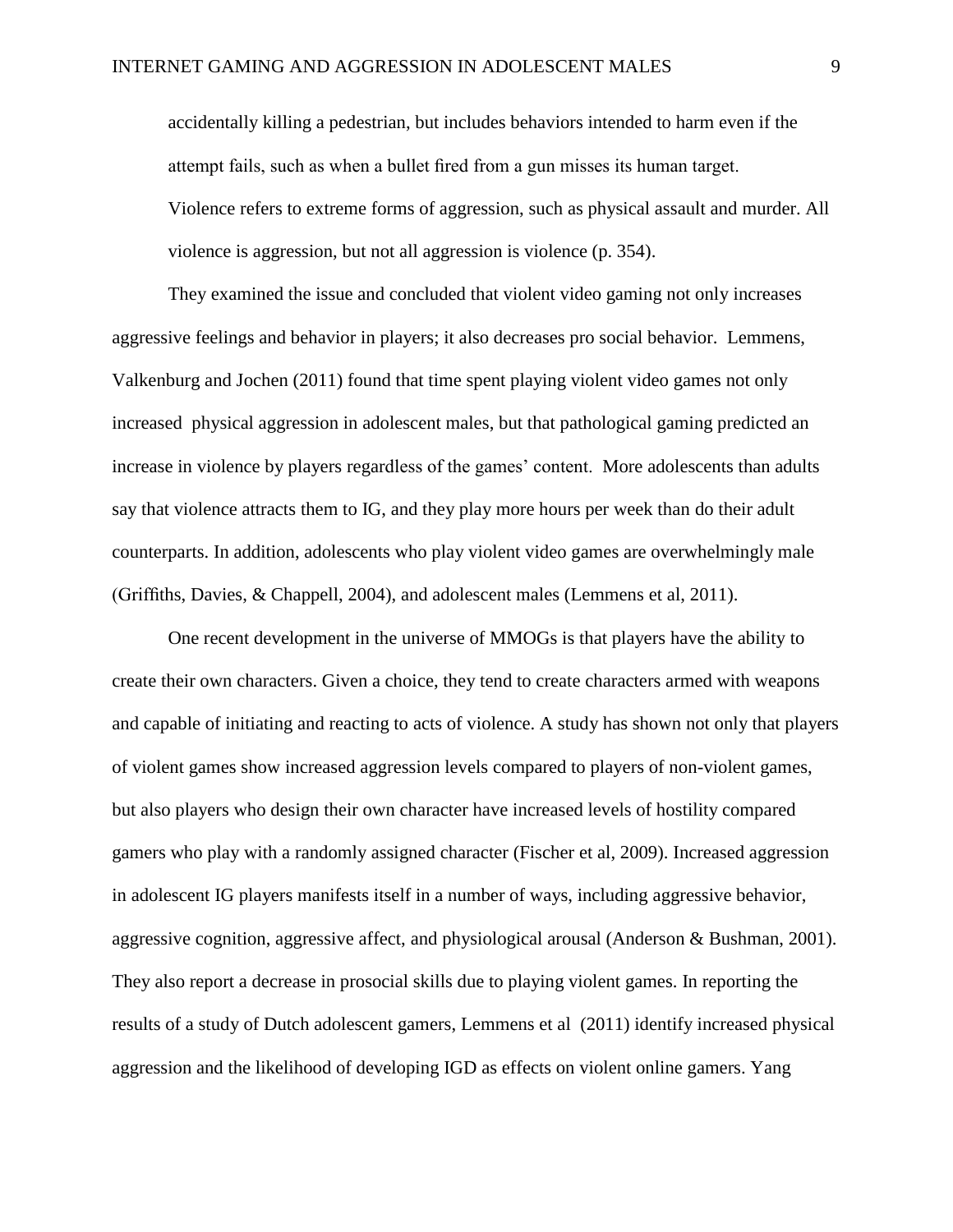(2012) found the inherent conflict in violent gaming can lead to bullying online and bullying behavior can be transferred into real world settings such as schools. Reasearch indicates that gamers who play violent video games can become desensitized to violence, with the result they become numb to the physiological effects of real-life violence. Due to wide spread violence in popular online games, interventions to address the desensitization have been called for (Carnagey, Anderson, & Bushman, 2006).

Bennersted, Ivarsson, and Linderoth (2011) point out that those who focus on the negative effects of violent gaming and those who emphasize the positive effects are in agreement that "both these positions furnish arguments on the basis of a shared logic: that engagement in gaming activities fosters the development of (negative or positive) behaviors that are manifested in situations beyond games themselves" (p 44),. Those focusing on the negatives may have been influenced by a combination of hyperbole and flawed research. While addressing what they call a debate between those who identify positive effects of video gaming and those who identify negative effects, question whether behavior by players of violent games transfers into real life settings. The authors also point out that players of the game Lord of the Ring Online (competing as six-person teams) learn to manage aggression through collaboration, planning and assigning appropriate characters to attack and defend foes. Others argue that aggression and violent behavior found in on-line gaming does transfer to real life situations. In addition to the sources cited above linking bullying and online gaming, Ybarra, Rowell, Korchmaros, and Reisner, (2014) identify violent video gaming as a causative factor for children carrying weapons to school. Holtz and Appel (2011) found that playing violent online games led to increased externalized problem behaviors i.e. aggressive behavior and deliquency in adolescents. Citing the social learning theory of Bandura, authors Gabbiadini, Andrighetto, and Volpato (2012)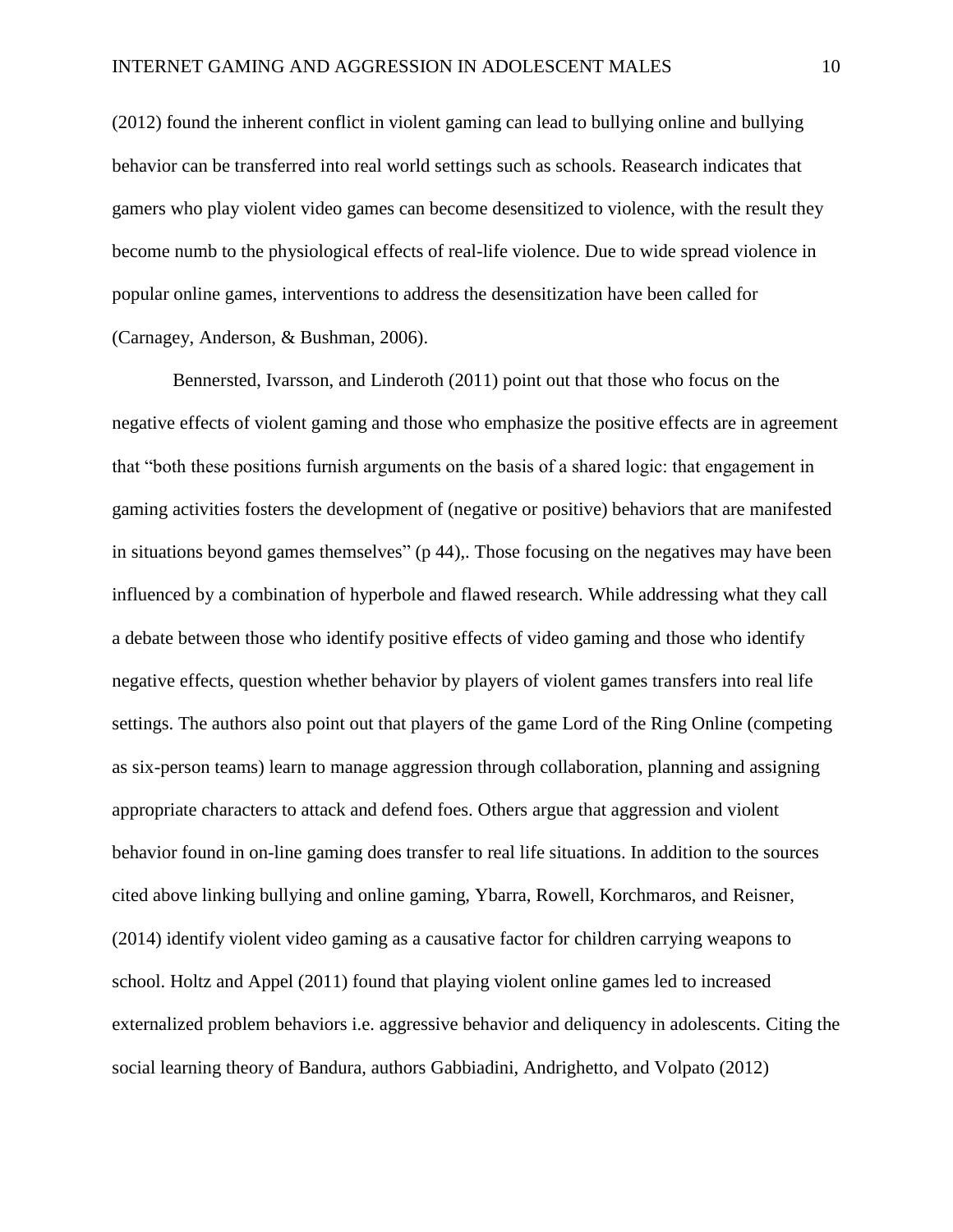hypothesized that playing the video game Grand Theft Auto (GTA) resulted in moral disengagement; the players' moral boundaries shifted so that the immoral behavior of the virtual gaming universe became morally acceptable. Moral disengagement was caused by the rewards for immoral and violent behavior inherent to GTA. Gamers earn higher status by committing more violent virtual acts. The authors called for further research to examine whether moral disengagement tranfers to immoral behaviors in real-life settings. Specifically, more longitudinal studies are called for.

While there are ample studies to suggest a correlation between violent internet gaming and increased levels of aggression in gamers, there is a lack of inquiry into whether the increase in aggression is sustained over time (Willoughby, Adachi, & Good, 2012). Sestir and Bartholow (2010) examined that question in a study of 184 college sudents. They found that while levels of aggression in the subjects were higher immediately after playing games with violent content, the increase in aggression declined after a delay of just 15 minutes. It should be noted that the majority of subjects were female; the authors were unable to say if the results could be generalized across genders.

#### **Discussion**

Researchers are divided on the effects of video gaming. One camp holds that there are undeniable benefits in education and the development of prosocial skills, even in some games with violent content. Others point to evidence showing a correlation between violent content in online gaming and increased levels of aggression in gamers. Previously noted statistics from the electronic gaming industry indicate that the number of online gamers, and the number of adolesecent males playing online games, is growing.There is ample evidence to suggest that, despite the positive benefits, playing online video games with violent content can lead not only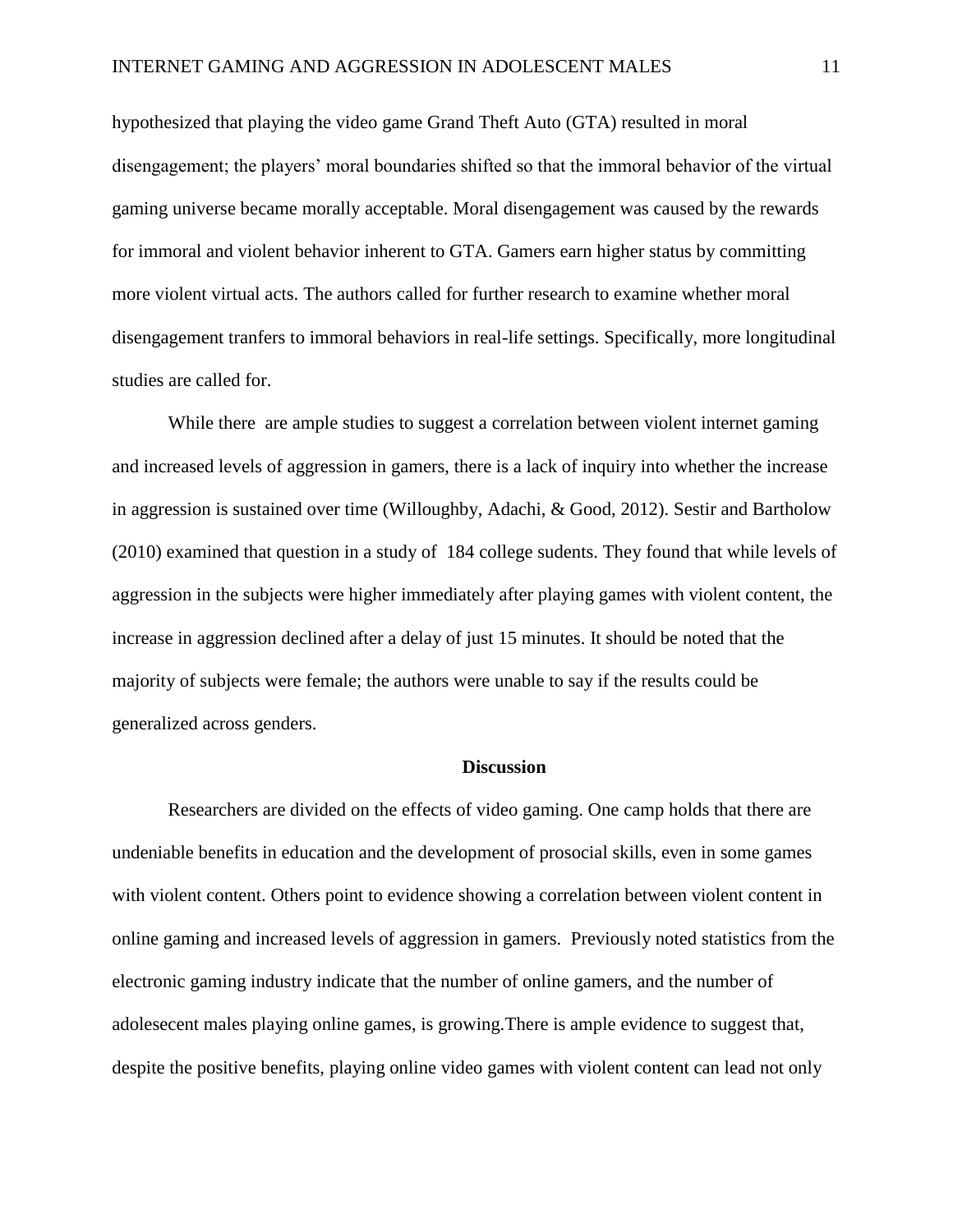to addiction to playing the game (IGD), but also to an increase in aggressive behavior in the gamer. Though more research into the nature of IGD and appropriate interventions are called for, the scope and volume of available literature indicate that awareness in the counseling community is also growing. As any mental disorder, clinicians will have the reponsibility to assess and diagnose clients with suspected IGD, and to employ appropriate interventions when called for.

## **Assessment**

Because of the effects of IA on developmental task achievement in teenagers, it is important to identify early-stage IGD in teenagers so that they can receive treatment (Cho, et al., 2014). Using proposed criteria from the DSM-5 and existing screens for IA, the authors studied the internet habits of 1082 students ages thirteen and fourteen. Based on the data, they developed a seven-factor, forty-one point screen for IGD. While they are satisfied with the validity of the scale, they call for more research and development in this area. As of 2017, there are at least 20 instruments available to screen and assess clients for IGD. However, not many have been properly validated. A more recent instrument, the Ten-Item Internet Gaming Disorder Test (IGDT-10) is based on the proposed DCM-5 criteria. In a study of over four thousand internet gamers, researchers found the IGDT-10 and the proposed criteria to be valid instrument (Király, et al., 2017). It is likely that other instruments for screening and assessment for IGD will be developed as research into IGD continues.

#### **Diagnosis**

According to Yau and Potenza (2014), IGD is often overlooked and can be difficult to diagnose because the symptoms can be masked as ordinary internet usage.They list the proposed crieteria for IGD as: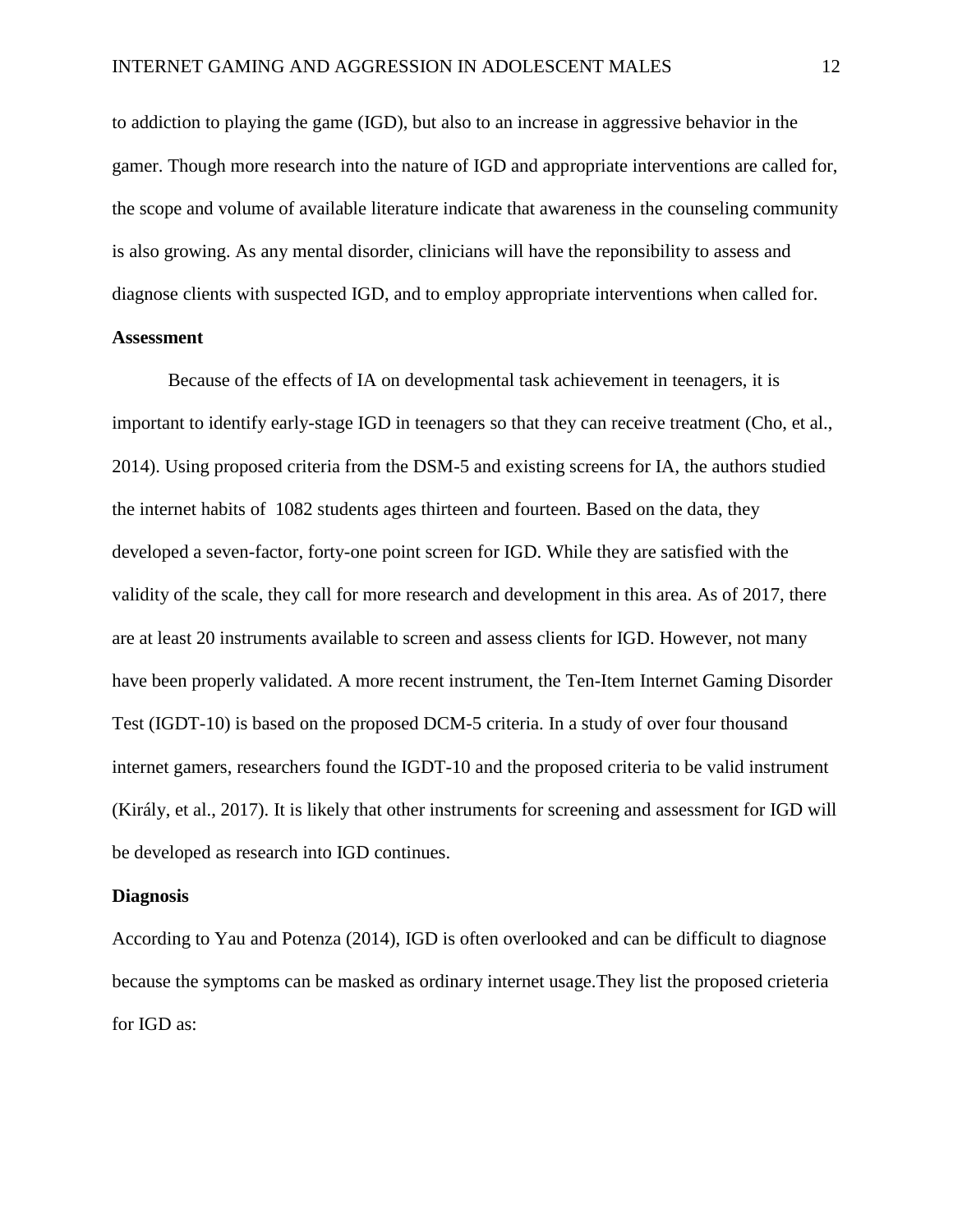1. Preoccupation with Internet games. 2. Psychological withdrawal symptoms (eg, anxiety). 3. Tolerance (the need to spend an increasing amount of time playing Internet games). 4. Unsuccessful attempts to control or limit Internet game participation. 5. Loss of interest in previous hobbies. 6. Continued use despite knowledge of a problem. 7. Deceiving family members and/or therapists. 8. Use of Internet games to escape a negative mood. 9. Jeopardizing or losing a relationship, job, or educational opportunity due to Internet gaming (p.381).

Severity ratings of mild, moderate or severe may also be assigned according to the number of criteria met (APA, 2013).

Clinicans should also be aware of the possibility of co-occurring disorders, typically substance use disorder and ganbling disorder, but also other disorders such as generalized anxiety disorder, panic disorder, depression, and social phobia (Yau & Potenza, 2014). The authors call for more research into whether depression leads to IGD, IGD leads to depression, or factors such as environment and genetics contribute to the development of both.

#### **Treatment**

IGD is a relatively new disorder. There are already clinics for the treatment of IGD, using a variety of techniques (Ružic-Bafet al, 2016). King and Delfabbro (2014b) conducted a review of literature reporting on the efficacy of then-current interventions for the treatment of IGD. Though they stated that many individuals diagnosed with IGD were receiving treatment, they reported a lack of uniformity in diagnostic criteria. Admittedly, many clinical trials were conducted before the proposed criteria for IGD were published in the DSM-5. Though some studies reported a decrease in symptomology, there was a lack of post-treatment measures to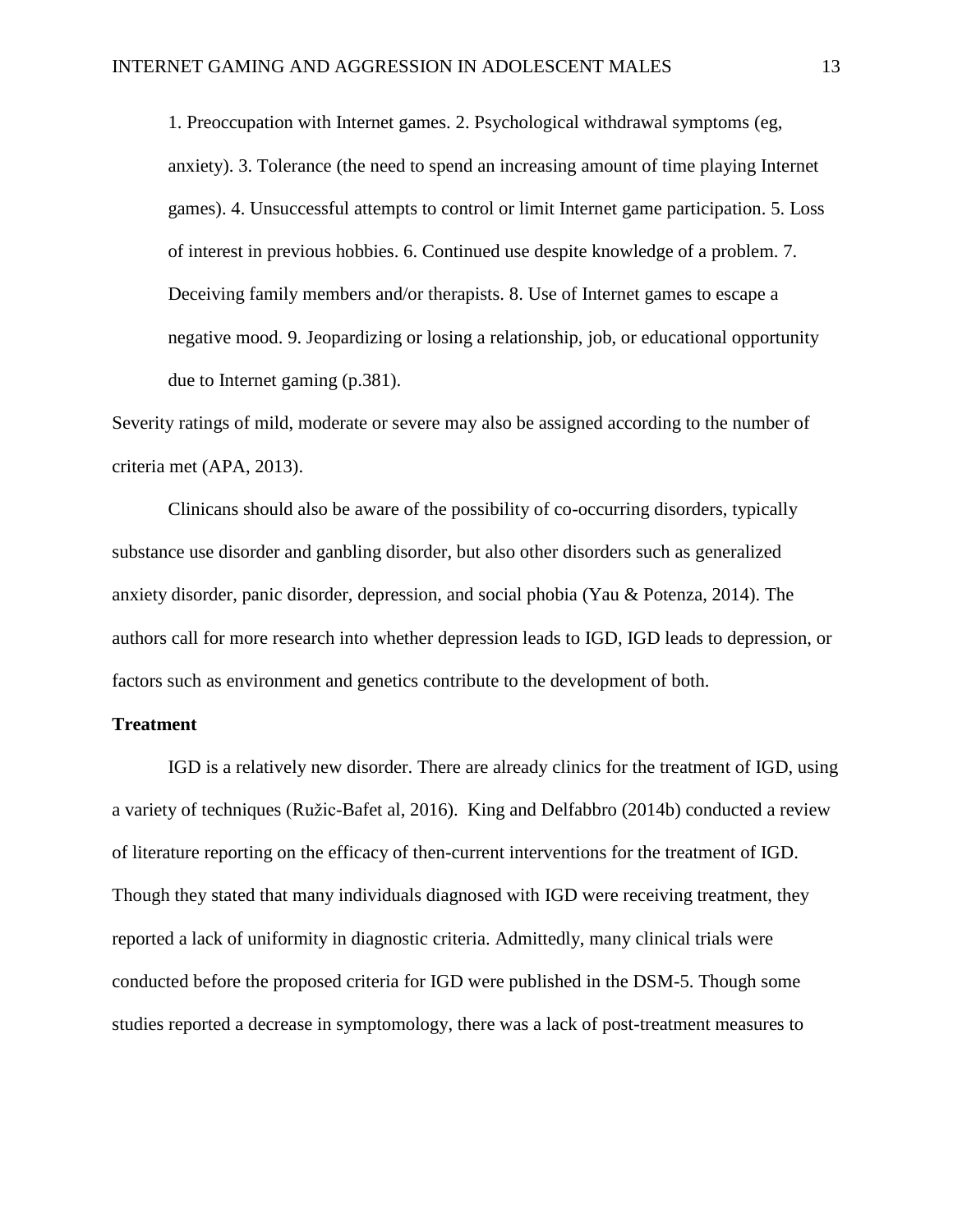indicate the long-term efficacy of treatment. The authors stated that they were unable to ascertain which interventions might be effective and called for more research on the subject.

As with many mental disorders, it is likely that a two-fold approach consisting of medication (at least in the short term) and therapy will be effective in treating IGD. Yau and Potenza (2014) report on two studies directed at developing psychopharmacoligical interventions to deal with IGD. In one trial, the medication methylphenidate reduced playing time and symptoms of IGD in children diagnosed with both attention deficit hyperactivity disorder (ADHD) and IGD. In another trial sustained-release bupropion, administered over a period of six weeks, not only reduced playing time and symptoms, but also resulted in a reduction of cravings to play online video games. The authors also mention studies to examine the efficacy of cognitive behavioral interventions in the treatment of IGD, though they did not mention the results of said studies.

Some researchers propose a cognitive model of IGD. King and Delfabbro (2014a) identified four cognitive factors contributing to IGD: beliefs about game reward value and tangibility, maladaptive and inflexible rules about gaming behaviour, over-reliance on gaming to meet self-esteem needs, and gaming as a method of gaining social acceptance. They believe that research must look beyond simple preoccupation in addressing IGD and examine the possibility of negative thoughts about self and the world in gamers. They report on the results of seven treatments for IGD that employed Cognitive Behavioral Therapy (CBT) as a therapy and call for further research into its use. Dong and Potenza (2014) point to reward seeking and lack of executive control as factors contibutig to IGD. Because of similarities between IGD and substance use disorder, in which CBT has been shown to be an effective treatment strategy, they also advocate for further study into its use in treating IGD.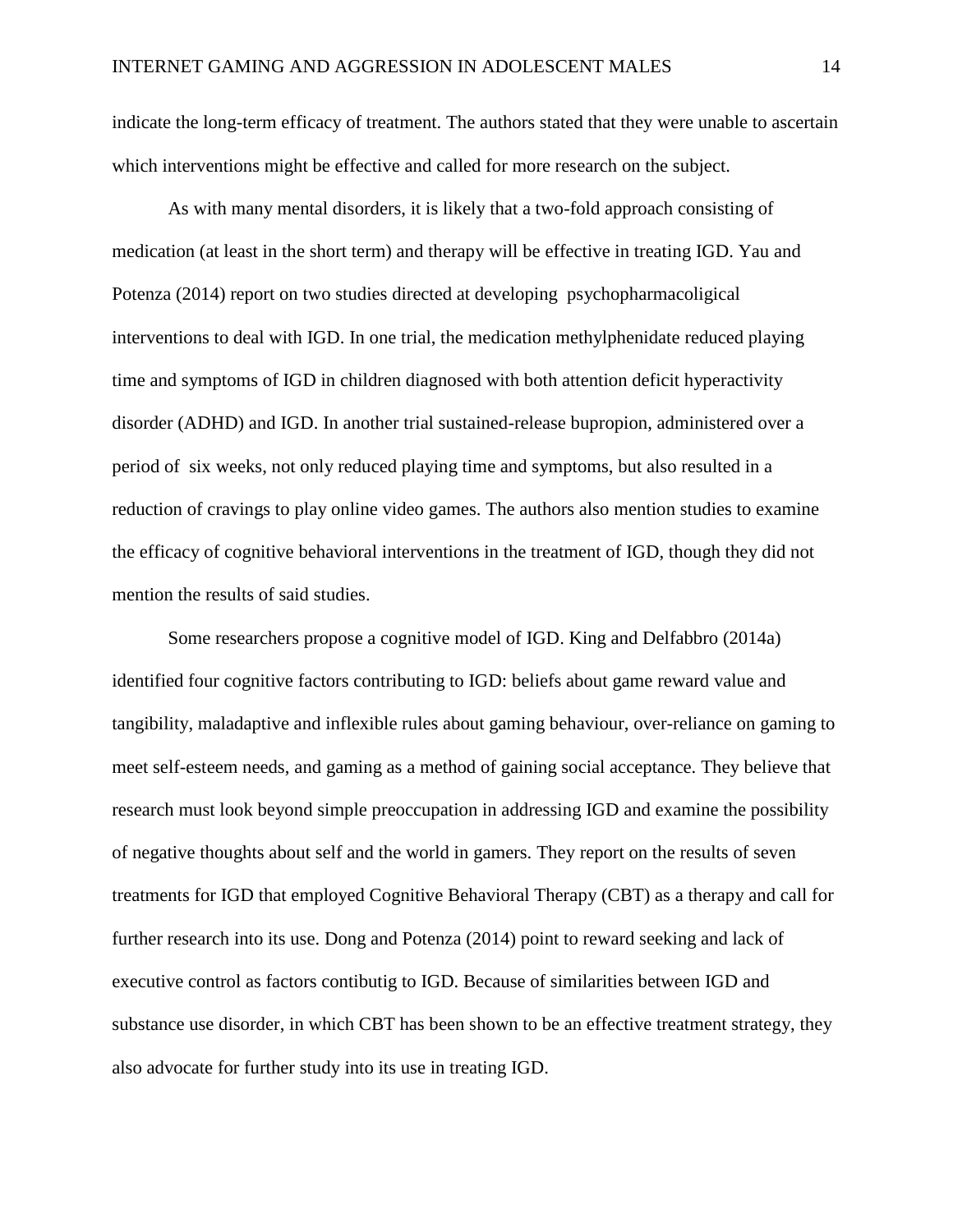Sakuma, et al. (2017) report on the success of a Self-Discovery Camp (SDiC) in Japan. Modeled after a similar approach developed in Korea, it involves different therapies including psychotherapy, psychoeducational therapy, and cognitive behavioral therapy. Ten campers (average age sixteen) spent 8 nights and 9 days at a camp where they were treated using the various methods. Patients had no access to the internet or video games.Thus, similar to inpatient treatment for substance use disorder, they were not exposed to the stimulus. The results showed a decrease in internet gaming time and an increase in self-efficacy not only immediately after the camp,but also three months later. Thought the authors caution that the SDiC approach may not be effective in all counties, they were able to transfer it from Korea to Japan.

While the therapies discussed above address the addictive component of IGD, they may not deal directly with the increase in aggression related to violent online gaming. However, there are evidence-based strategies for managing aggression in adolescents. A relatively recently developed intervention is Mode Deactivation Therapy (MDT), a manualized therapy based on elements of CBT, Acceptance and Commitment Therapy (ACT), Dialectical Behavior Therapy (DBT) and Functional Analytic Therapy (FAP). MDT has been shown to reduce aggression not only in adolescent males, but in families as well. A meta-analysis shows that results achieved by MDT surpass those produced by CBT, DBT and Social Skills Training (SST) (Apsche, Bass, & DiMeo, 2011). It should be noted that one of the authors of the meta-analysis, Jack Apsche, is also credited with the development of MDT. However, independent research supports the efficacy of MDT for both individuals and families (Thoder & Cautilii, 2011).

The Anger Control Program (ACP) is a cognitive-behavioral intervention that has been developed over twenty years. Used in school settings and oupatient clinics, it consists of eighteen semi-structured group sessions that adress social cognitive distortions that lead to disruptive and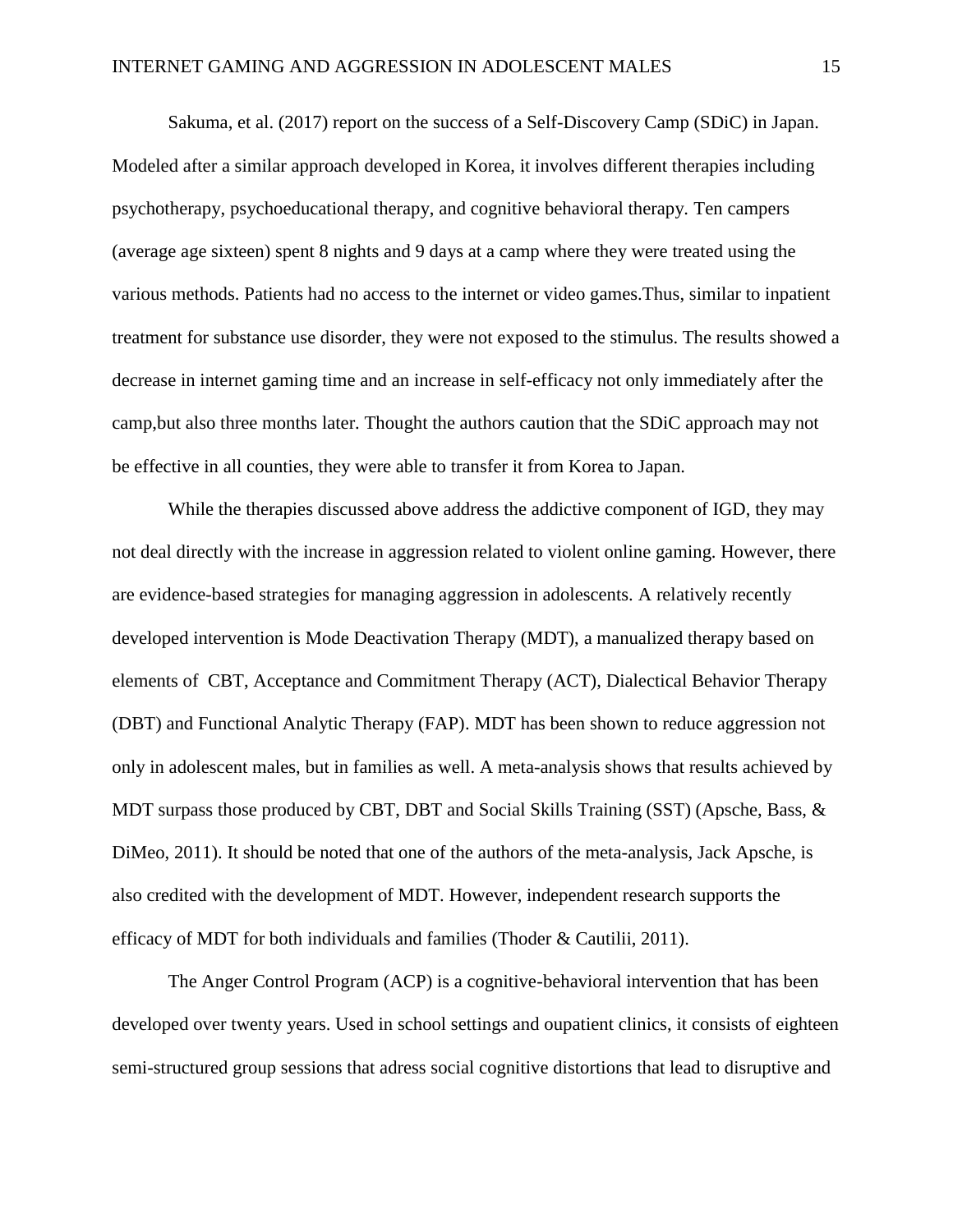aggressive behavior. Though it was developed to be used in treating fourth through sixth grade students, it can easily be adapted for adolescents (Smith, Lochman, & Daunic, 2005). More treatment options will emerge as research into IGD continues.

#### **Author's note**

This project began as a partial fulfillment of the requirement for a class in research design. I proposed a study examining whether playing online video games with violent content had a correlation with increased levels of aggression in adolescent male gamers. The proposed study was similar in design to a number of completed studies, the results of which are readily available. I proposed that it could be used as a model for groups to use at the systemic (school) or community level as a way to assess the incidence of IGD. At the time, I had some concern that the internal validity of the study could be affected by an uncontrolled variable: Increased levels of the hormone testosterone that are a part of going through puberty in males. van Bokhoven, et al. (2006) conducted a longitudinal study of males aged twelve to twenty-one to investigate the possibility of a correlation between higher testoterone levels and increases in aggressive, antisocial and delinquent behaviors. Their results were mixed. They found no direct link between increased testosterone levels and aggresion in males going throuh puberty. However, there was a correlation between delinquent and aggressive behavior in males age sixteen who had higher levels of testosterone. The authors admit that their results may have been skewed by the fact they drew subjects from families of low socio-economic status. The inclusion of a control group made up of adolescent males who either play non-violent online games or do not play online games at all should allow for the possible effects of increased testosterone levels on aggression in all adolescent males. King and Delfabbro (2014b) call for the inclusion of a control group in future studies about IGD.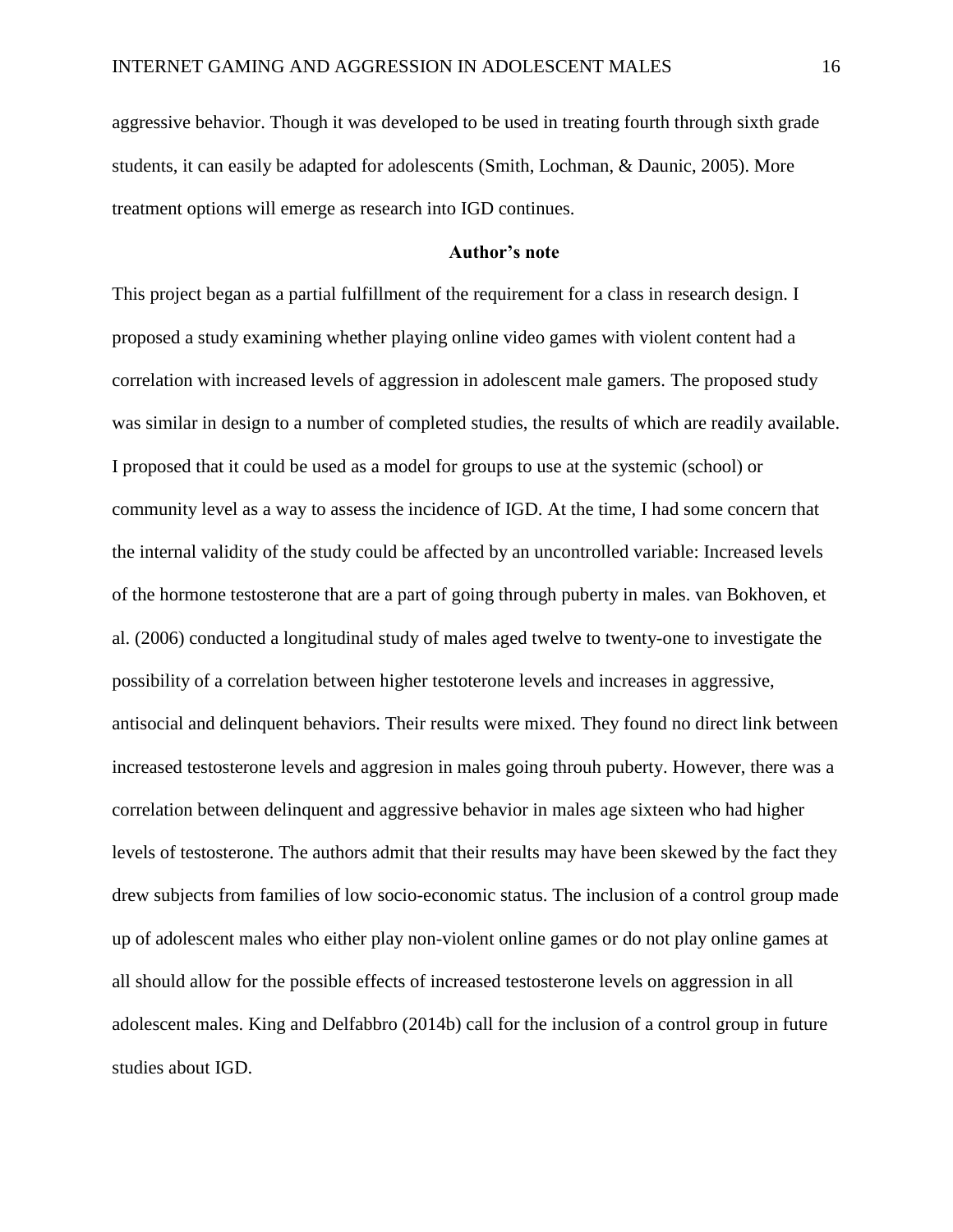In conducting the necessary research and writing this paper, I found myself enmeshed in the myriad details of defining the problem, assessing, diagnosing and treating IGD. It was only as the project neared completion that I was able to pull back my focus and reflect on the increase in aggressive behaviors in our society as a whole. While driving a city bus for three years, I observed countless incidents of disourteous driving. People would do the darndest things to avoid gettig stuck behind a bus; run red lights, proceed out of turn at a four way stop, or just plain cut me off in traffic. Driver discourtesy has spawned road rage. It is appalling to think that people have died as a result of something so trival as a disagreement over right-of-way procedures. Social media sites are rampant with examples of aggressive thoughts and behaviors. Insults lead to buling and threats, and in some cases to physical violence and even death.

As a counselor, I have begun to integrate mindulness techniques into sessions with clients. The object is not only to encourage clients to figuratuuvely stop and smell the roses, but also to become aware of everything that is happening in the moment. Becoming aware before acting is a good practice for all (myself included).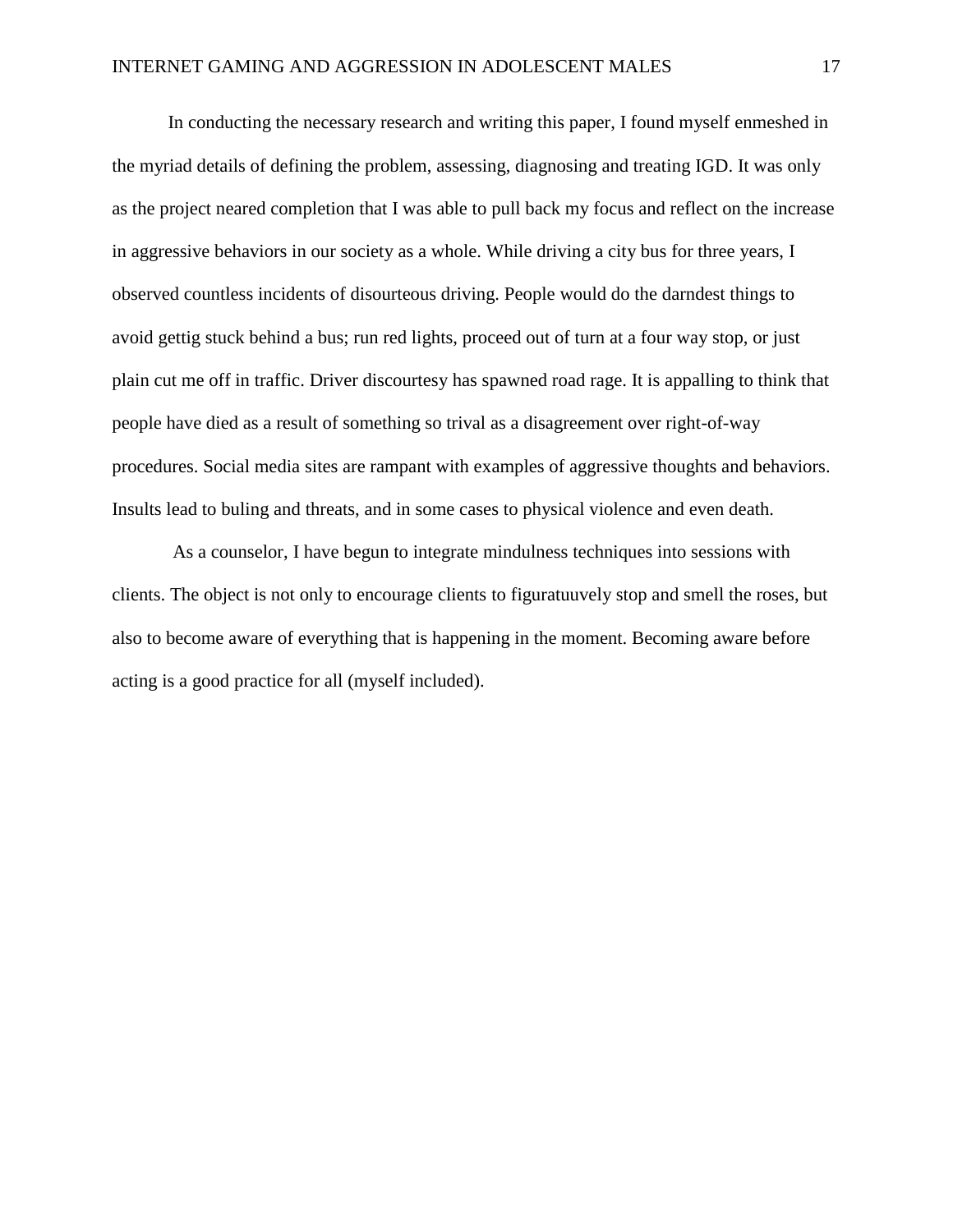#### References

- Anderson, C., & Bushman, B. (2001). Effects of violent video games on aggressive behavior, aggressive cognition, aggressive affect, physiological arousal, and prosocial behavior: A meta-analytical review of the scientific literature. *Psychological Science 12(5)*, 353-359.
- APA. (2013). Internet gaming disorders. In *Diagnostic and statistical manual of mental disorders (5th edition)* (pp. 795-798). Arlington, VA: American Psychiatric Association.
- Apsche, J. A., Bass, C. K., & DiMeo, L. (2011). Mode Deactivation Therapy (MDT) comprehensive meta-analysis. *The International Journal of Behavioral Consultation and Therapy 7(1)*, 46-53.
- Apsche, J. A., Bass, C. K., & Houston, M.-A. (2006). A one year study of adolescent males with aggression and problems of conduct and personality: A comparison of MDT and DBT. *International Journal of Behavioral Consultation and Therapy 2(4)*, 544-552.
- Bennersted, U., Ivarsson, J., & Linderoth, J. (2011). How gamers manage aggression: Situating skills in collaborative computer games. *Computer-Supported Collaborative Learning 7*, 43-61.
- Carnagey, N. L., Anderson, C. A., & Bushman, B. A. (2006). The effects of video game violence on physiological desensitization to real life violence. *Journal of Experimental Social Psychology 43*, 489-496.
- Cho, H., Kwon, M., Choi, J.-H., Lee, S.-K., Choi, J. S., Choi, S.-W., & Kim, D.-J. (2014). Development of the Internet Addiction scale based on the Internet Gaming Disorder criteria suggested in DSM-5. *Addictive Behaviors 39*, 1361-1366.
- Dong, G., & Potenza, M. N. (2014). A cognitive-behavioral model of internet gaming disorder: Theoretical underpinnings and clinical implications. *Journal of Psychiatric Research 58*, 7-11.
- Eichenbaum, A., Bavelier, D., & Green, C. S. (2014). Play that can do serious good. *American Journal of Play 7(1)*, 50-72.
- Entertainment Software Association. (2015). *Essential facts about the computer and video game industry.* Retrieved from www.theesa.com
- Entertainment Software Association. (2017, April 1). *2016 essential facts about the computer and video game industry.* Retrieved from http://www.theesa.com/about-esa/industryfacts/
- Entertainment Software Ratings Board. (2015). *ESRB Ratings.* Retrieved from www.esrb,org
- Fischer, P., Kastenmüller, A., & Greitemeyer, T. (2009). Media violence and the self: The impact of personalized gaming characters in aggressive video games on aggressive behavior. *Journal of Experimental Social Psychology 137(3)*, 367-390.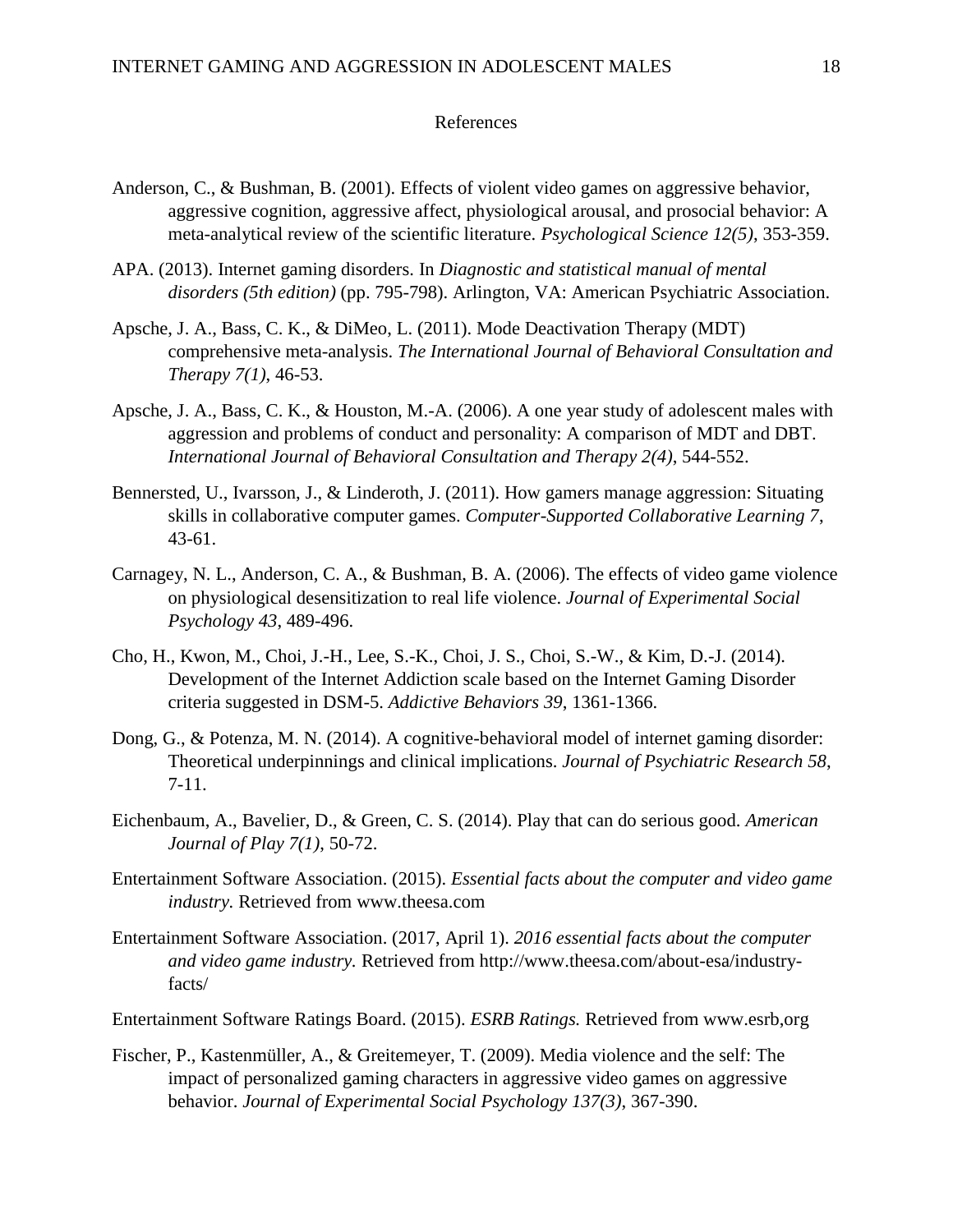- Gabbiadini, A., Andrighetto, L., & Volpato, C. (2012). Brief report: Does exposure to violent video games increase moral disengagement among adolescents. *Journal of Adolescence 33(5)*, 1403-1406.
- Griffiths, M. D., Davies, M., & Chappell, D. (2004). Online computer gaming: a comparison of adolescent and adult gamers. *Journal of Adolesecence 27*, 87-96.
- Hess, T., & Gunter, G. (2013). Serious game-based and nongame-based online courses: Learning experiences and outcomes. *British Journal of Educational Technology 44 (3)*, 372-385.
- Holtz, P., & Appel, M. (2011). Internet use and video gaming predict problem behavior in early adolescence. *Journal of Adolescence 34*, 49-58.
- King, D., & Delfabbro, P. (2014a). The cognitive psychology of Internet gaming disorder. *Clinical Psychology Review 34*, 298-308.
- King, D., & Delfabbro, P. H. (2014b). Internet Gaming Disorder treatment: A review of definitions of diagnosis and treatment outcome. *JournaL of Clinical Psychology 70(10)*, 942-955.
- King, E. (2015). Designing after-school learning using the massively multiplayer online roleplaying game. *Theory into Practice 54*, 128-135.
- Király, O., Sleczka, P., M., H., Urbán, R., Griffiths, M. D., & Demetrovics, Z. (2017). Validation of the Ten-Item Internet Gaming Disorder Test (IGDT-10) andevaluation of the nine DSM-5 Internet Gaming Disorder criteria . *Addictive Behaviors 64* , 253-260.
- Lemmens, J. S., Valkenburg, P., & Jochen, P. (2011). The effects of pathological gaming on aggressive behavior. *Journal of Youth Adolescence 40*, 38-47.
- Mengel, F. (2014). Computer games and prosocial behaviour. *PLoS ONE 9(4)*.
- Ružic-Baf, M., Strnak, H., & Debeljuh, A. (2016). Online video games and young people. *International Journal of Research in Education and Science 2(1)*, 94-103.
- Sakuma, H., Mihara, S., Nakayama, H., Miura, K., Kitayuguchi, T., i Maezono, M., . . . Higuchi, S. (2017). Treatment with the self-discovery camp (SDiC) improves internet gaming disorder. *Addictive Behaviors 64* , 357-362.
- Schrader, P., & McCreery, M. (2008). The acquisition of skill and expertise in massively multiplayer online games. *Education Tech Research Develpment 56*, 557-574.
- Smith, S. W., Lochman, J. E., & Daunic, A. P. (2005). Managing aggression using cognitivebehavioral Interventions: State of the practice and future directions . *Behavioral Disorders 30(3)*, 227-240.
- Tao, R., Huang, X., Wang, J., Zhang, H., Zhang, Y., & Li, M. (2010). Proposed diagnostic criteria for internet addictionaddiction. *Addiction 105*, 556-564.